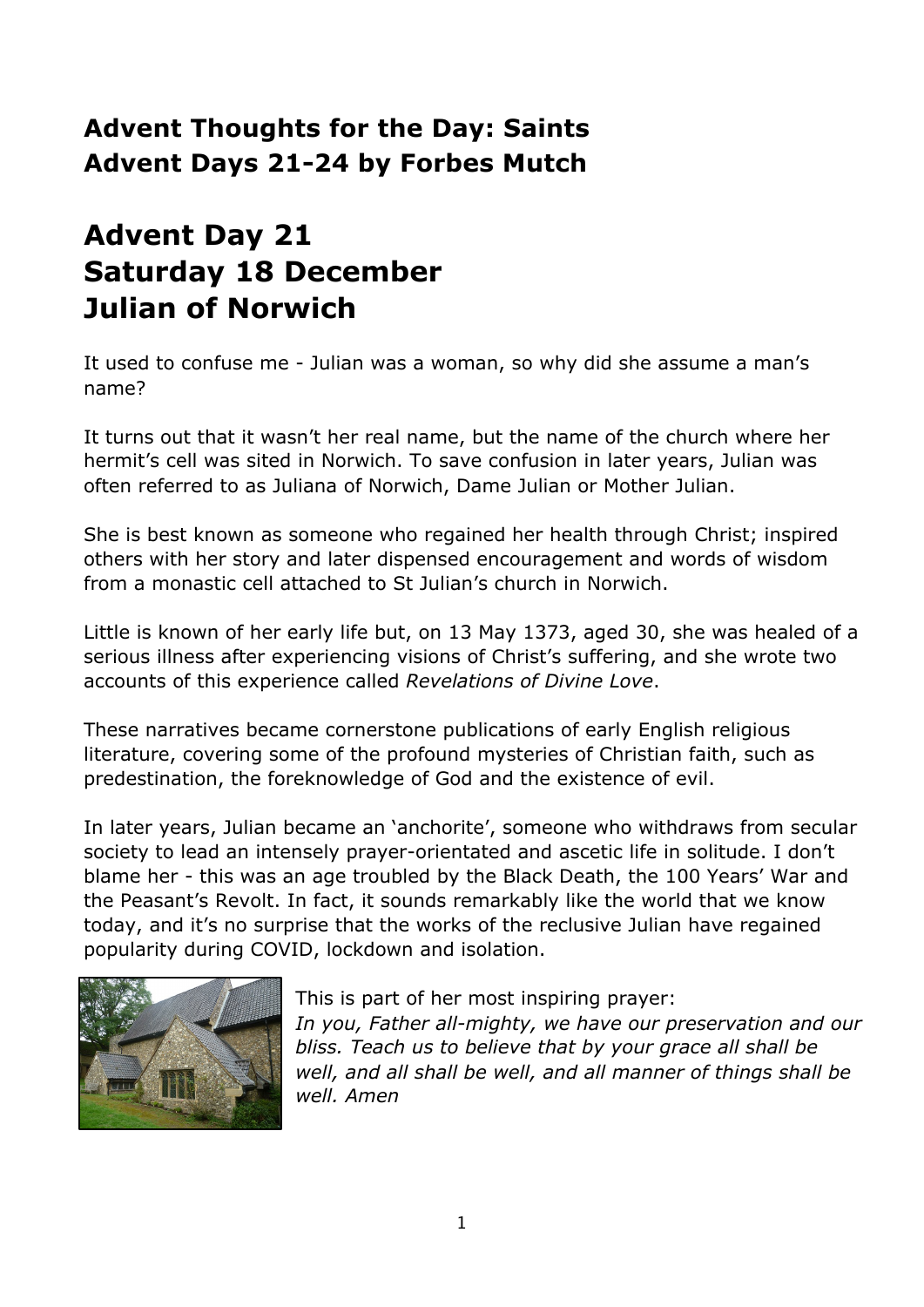### **Advent Day 22 Sunday 19 December Mother Theresa**

Mother Teresa, an icon of goodness in a world corrupted by the global imbalance of wealth, healthcare and opportunity, was canonised as a saint in a ceremony in St Peter's Square, Vatican City, in 2016.

Tens of thousands of people witnessed the ceremony, including 15 government delegations and 1,500 homeless people from across Italy. It was televised live and streamed online. Mother Theresa is a truly modern saint.

Most of us have grown up knowing about Mother Teresa's work in the slums of Calcutta, but her roots are less well-known. She was born in Skopje (now the capital of North Macedonia) in 1910. She knew from an early age what she wanted to do and she left home at the age of 18 to join the Sisters of Loreto at Loreto Abbey in Rathfarnham, Ireland, to learn English with the intent of becoming a missionary.

She arrived in India in 1929. The rest is history. She lived and worked among the poor of Calcutta, caring for some the most desperately impoverished people in the world.

By 1950, she had founded the *Missionaries of Charity*, a Roman Catholic religious congregation that now has over 4,500 nuns and is active in 133 countries. The order manages homes for people who are dying of HIV/AIDS, leprosy and tuberculosis. It also runs soup kitchens, dispensaries, mobile clinics, children's and family counselling programmes, as well as orphanages and schools.

She once said: "By blood, I am Albanian. By citizenship, an Indian. By faith, I am a Catholic nun. As to my calling, I belong to the world. As to my heart, I belong entirely to the Heart of Jesus."

Mother Teresa of Calcutta's daily prayer: *Flood my soul with Thy spirit and love. Penetrate and possess my whole being so utterly that all my life may only be a radiance of Thine. Shine through me and be so in me that every soul I come in contact with may feel Thy presence in my soul. Let them look up and see no longer me but only Jesus.*



Remember that when you see a homeless person on the streets of Hertford.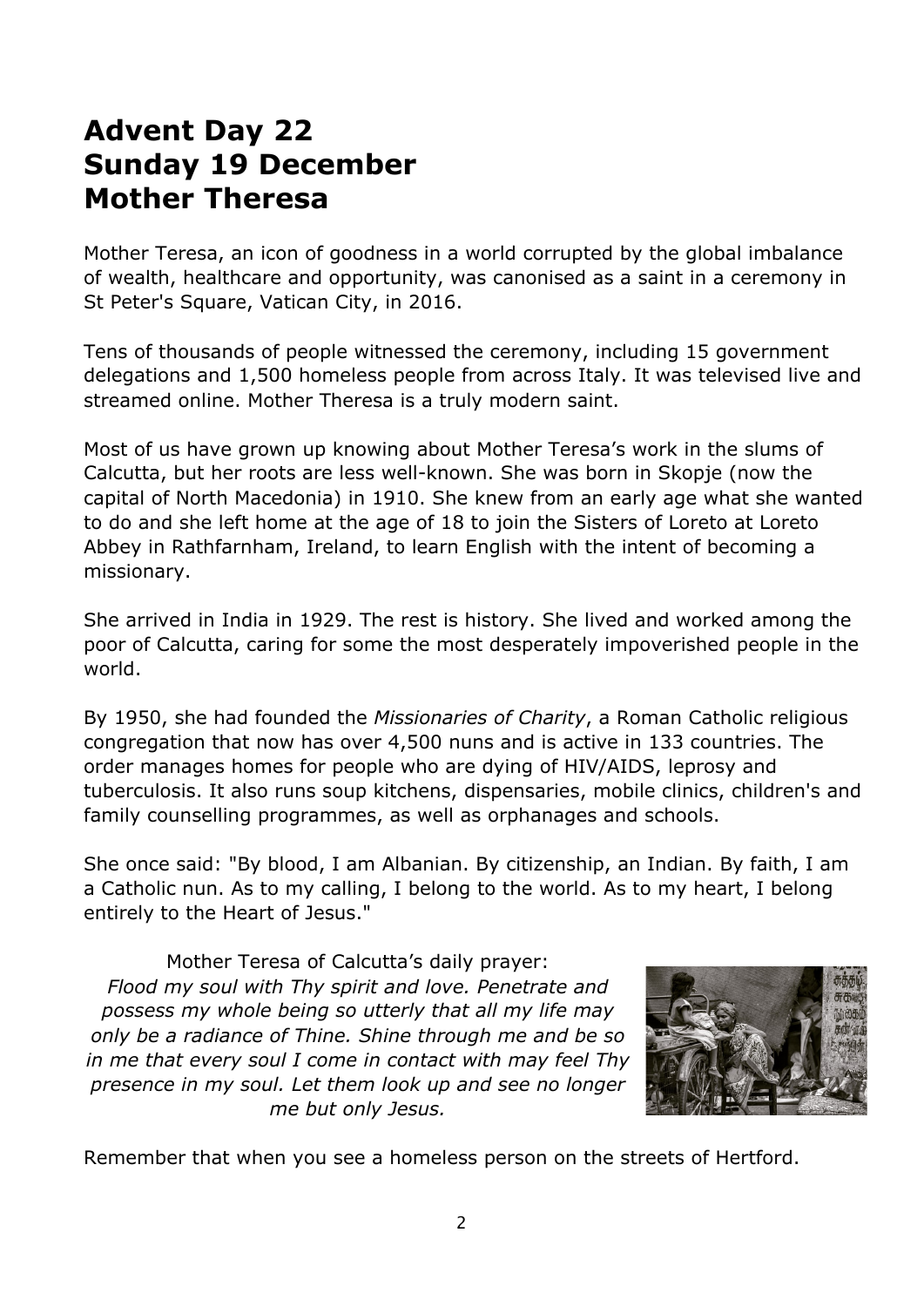## **Advent Day 23 Monday 20 December Therese of Lisieux**

Of all the saints that we have written about in this Advent series, I can respond to Therese of Lisieux the most. She was a small person, living a small life but trying to make a difference to the world around her.

Born in Alençon, Normandy in 1873, her parents were hard working and comfortably well off, and were devout Catholics. As a young girl, Therese suffered from a serious fever, during which she had a vision of the Virgin Mary smiling at her. She recovered from her illness and thereafter dedicated her life to prayer and devotion.

Eventually joining three of her sisters in a Carmelite convent, Therese worried about how ordinary people could achieve holiness while 'living hidden, little lives' like hers. She realised that she had to focus on the little things in life.

She said: *'The only way I can prove my love [for God] is by scattering flowers and these flowers are every little sacrifice, every glance and word, and the doing of the least actions for love.'*

In 1897, she died from tuberculosis at the tragically young age of 24.

Her sister, Pauline, subsequently published extracts from Therese's journal and this is where her life had its impact, as it quickly became a standard text for Carmelite sisters and other holy orders the world over. It was a powerful legacy.

Therese's 'little way' of trusting in Jesus appealed to thousands of people on a journey of faith who were (and are) trying to find holiness in their ordinary lives. She was canonised by the Catholic Church in 1925.

*To the right and to the left, I throw to my little birds the good grain that God places in my hands. And then I let things take their course. Amen.*